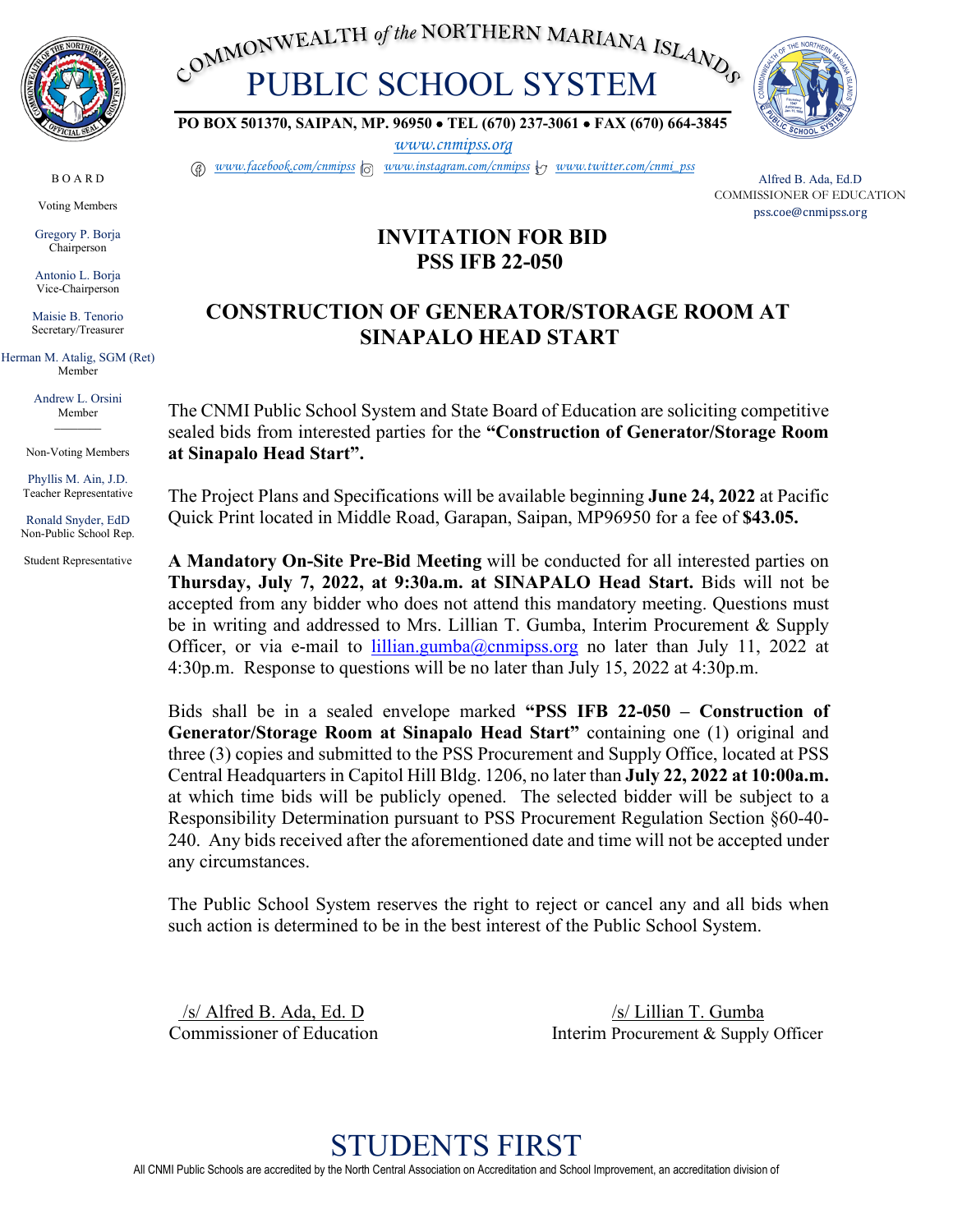### **PROJECT: Construction of Generator/Storage Room at Sinapalo Head Start**

### Location: Rota, Commonwealth of the Northern Mariana Islands

# **SCOPE OF WORK:**

### **A. GENERAL**

- $1<sub>1</sub>$ Contractor to furnish labor, materials, tools and equipment for the complete construction of this project.
- $2.$ Submit all required documents, performance bond, payment bond, Worker's Compensation Insurance, Comprehensive Liability Insurance, Builder's Risk and Comprehensive Automobile Insurance as stated in General Condition before issuance of Notice to Proceed (NTP).

### $\mathbf{B}$ . **PERMITS**

- $1<sub>1</sub>$ Contractor shall secure and pay for all permits required for the project:
	- i. Zoning Clearance/Permit (Saipan Zoning)
	- ii. Building Permit (DPW)
	- iii. Earthmoving permit (BECQ)
	- iv. Historic Preservation Clearance (HPO)

### C. **ITEMS OF WORK**

#### **BASE BID ITEMS:**  $\bullet$

# 1. Generator and Storage Housing

- a. Construction of Generator and Storge Housing as per plan and specification.
- b. A mandatory site visit will be scheduled by PSS FDM for all contractors that are willing to bid for this project.
- c. Contractor to provide their own power and water supply to be use for the project.
- d. Temporary portable toilet shall be provided by contractor.
- e. Contractor to verify with the CUC, IT&E and other agency for any buried pipe or cable before conducting any excavation. Anything that is damaged during the construction shall be replaced at the contractor's expense and with cost to the owner.
- f. Contractor to submit materials submittal, to PSS FDM for approval.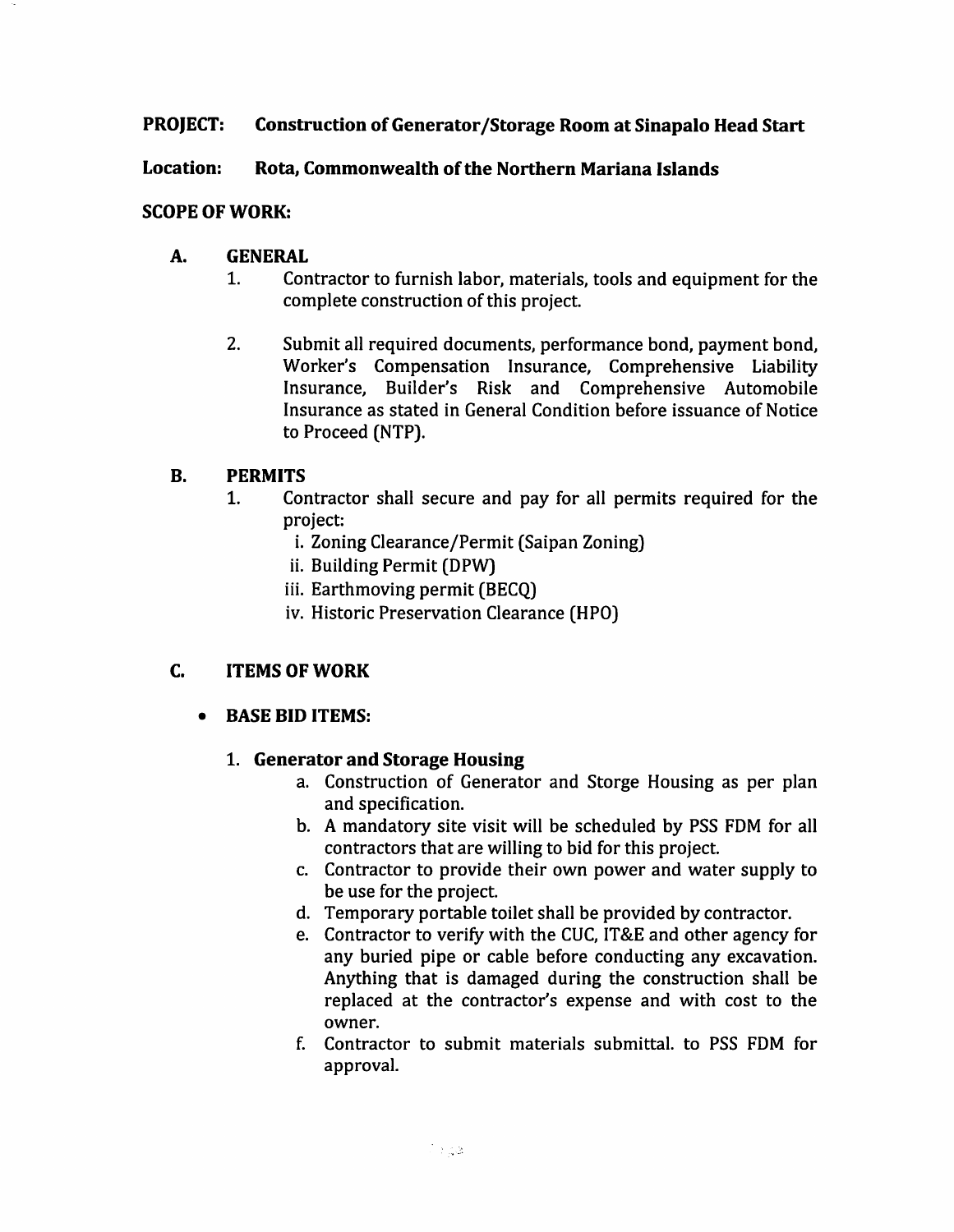- g. Contractor to prepare electrical plan, load calculation, one line riser diagram, size of electrical pipe and wires to be use, from generator house up to existing building with stamped by CNMI license Electrical Engineer.
- h. Painting of exterior and interior walls including ceiling. Contractor to follow all painting procedures or manufacturer recommendation for painting. Color to match existing color of the building.
- i. Contractor to install all necessary protection, warning sign, erosion control during the period of construction.
- *i.* Project completion is 150 calendar days.

## **ADDITIVE BID ITEMS:**  $\bullet$

1. No Additive bid included

### D. **SITE VERIFICATION:**

- 1. Prior to submitting bid, contractor shall visit the site to verify all existing site conditions.
- 2. An on-site Pre-Bid meeting and walk through will be conducted with the Facilities Development & Management Office and the using agency staff.

## E. **MINIMUM REOUIREMENTS:**

- 1. Contractor to conduct work with minimal interference to the using agency staff and surrounding neighbors.
- 2. Contractor to dispose of all construction debris at its designated location on a daily basis.
- 3. Upon approval of the materials submittal, deliver all new materials to project site to be inspected by representatives from the Facilities Development & Management Office and the using agency staff.
- 4. Store materials in accordance with manufacturer's recommendations.

## F. **MATERIALS SUBMITTAL**

1. Prior to ordering materials, the contractor shall submit materials submittal to PSS/FDM for review and approval as per attached Scope of Works and Specification.

### G. **WARRANTY:**

1. Contractor shall warrant all materials and workmanship for a minimum period of one (1) year from the date of final completion. The completion date and start of warranty period will be the date that Facilities Development & Management Office and the using agency staff have accepted the work and the Certificate of Completion issued.